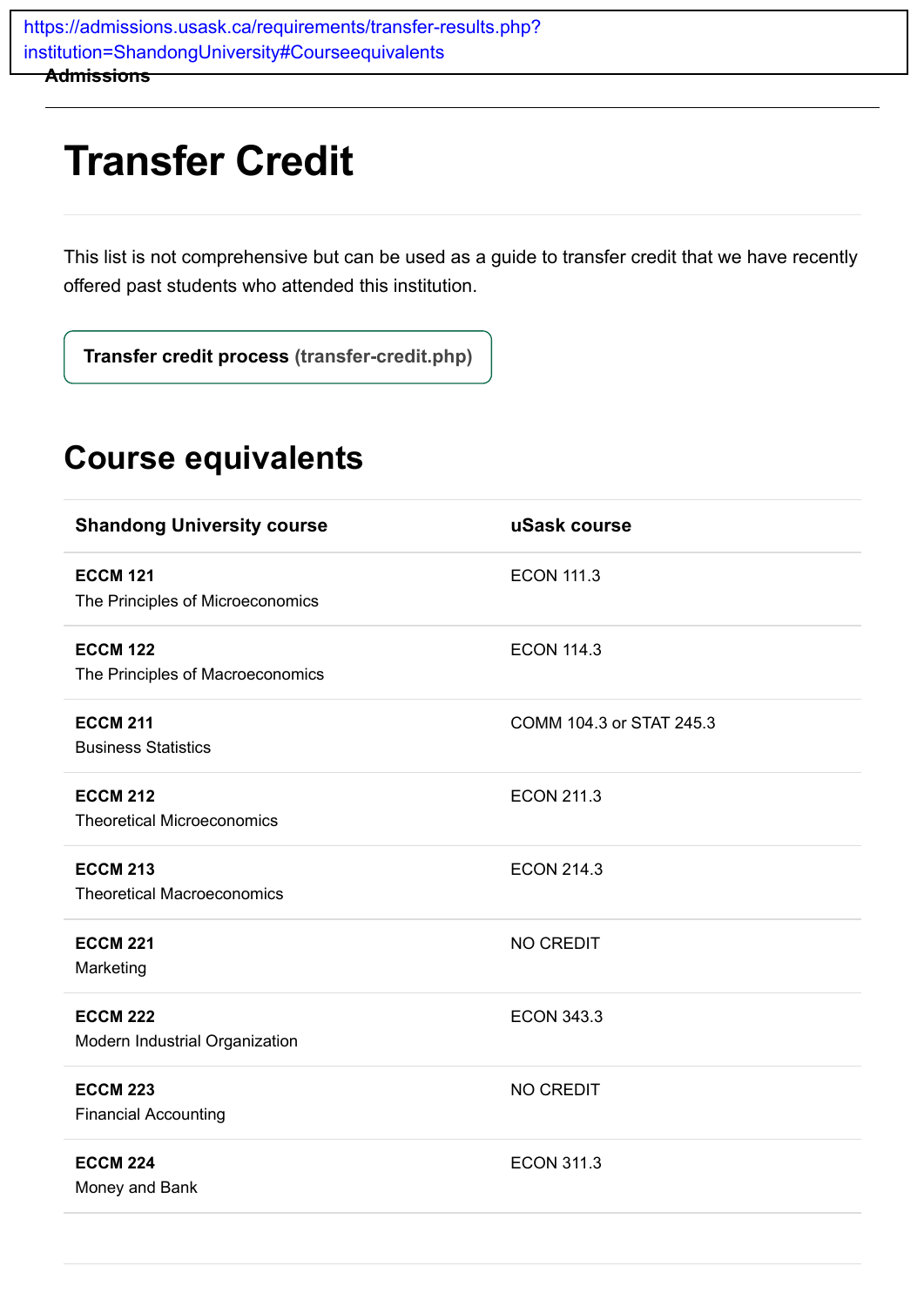| <b>ECCM 225</b><br><b>International Economics</b>           | ECON SR. 3        |
|-------------------------------------------------------------|-------------------|
| <b>ENSC 121 &amp; 121-L</b><br>General Physics I & Lab      | <b>PHYS 115.3</b> |
| <b>ENSC 122 &amp; 122-L</b><br>General Physics II & Lab     | <b>PHYS 117.3</b> |
| <b>ENSC 211 &amp; 211-L</b><br>General Chem I & Lab         | <b>CHEM 112.3</b> |
| <b>ENSC 212 &amp; 212-L</b><br>General Chem II & Lab        | <b>CHEM 115.3</b> |
| <b>ENSC 213</b><br><b>Probability and Statistics</b>        | <b>STAT 245.3</b> |
| <b>ENSC 221 &amp; 221-L</b><br>General Biology I & Lab      | <b>BIOL 120.3</b> |
| <b>ENSC 222 &amp; 222-L</b><br>General Biology II & Lab     | <b>BIOL 121.3</b> |
| <b>ENSC 223</b><br>Differential Equation                    | <b>MATH 238.3</b> |
| <b>ENSC 224</b><br><b>Engineering Graphics</b>              | NO CREDIT         |
| <b>ENSC 225</b><br><b>Foundation of Electronic Circuits</b> | EE 201.3          |
| <b>ENSC 225</b><br><b>Foundation of Electronic Circuits</b> | NO CREDIT         |
| <b>ENSC 225</b><br><b>Foundation of Electronic Circuits</b> | <b>PHYS 155.3</b> |
| <b>UNIV 111</b><br>The Western Heritage                     | HIST JR. 3        |
| <b>UNIV 112</b><br>Logic                                    | PHIL JR. 3        |
| <b>UNIV 113</b><br>Introduction to Computer                 | <b>CMPT 100.3</b> |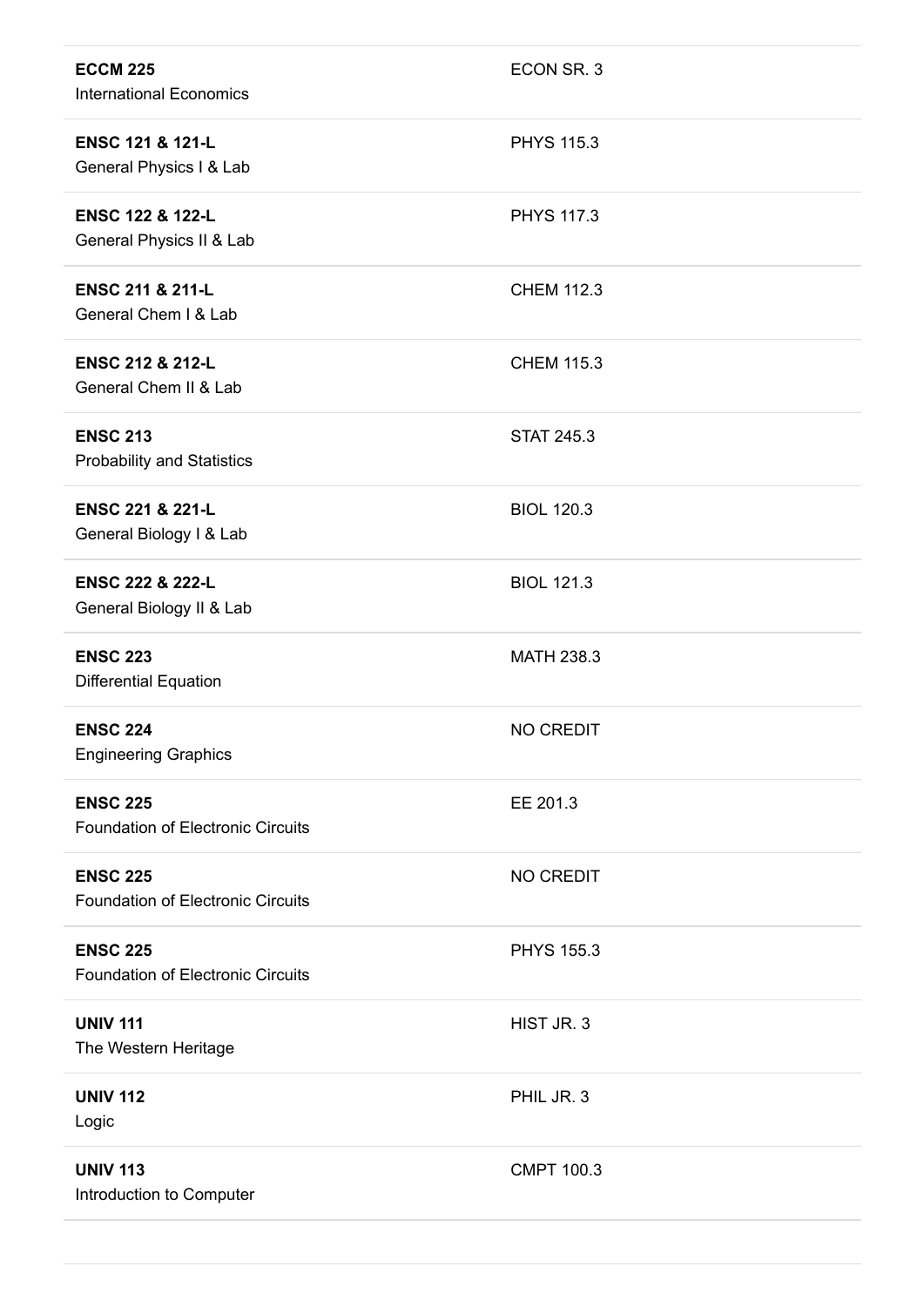| UNIV 114, 115 & 123<br>Calculus I, II & III   | MATH 110.3, 116.3 & 225.3 |
|-----------------------------------------------|---------------------------|
| <b>UNIV 121</b><br>Sociology                  | SOC 111.3                 |
| <b>UNIV 122</b><br>Program Design             | <b>CMPT 141.3</b>         |
| <b>UNIV 123</b><br>Calculus III               | <b>MATH 225.3</b>         |
| <b>UNIV 124</b><br>Introduction to Philosophy | PHIL JR. 3                |
| <b>UNIV 211</b><br>Psychology                 | PSY 120.3 or Psy 121.3    |
| <b>UNIV 212</b><br>Linear Algebra             | MATH 266.3                |

## **View another institution**

See if we have already granted credit for courses from your institution.

| Select an institution                                          |  |
|----------------------------------------------------------------|--|
| <b>Country/province</b>                                        |  |
| -Select a province or country-                                 |  |
| <b>Institutions</b>                                            |  |
| Choose a province/country above to see a list of institutions. |  |

## **Disclaimer**

The information contained on this page may change at any time without notice. Transfer credit is at the discretion of the receiving institution. A course equivalence does not mean an automatic credit. Some of the reasons why credit may not be granted by an institution are:

A course may not fit a program.